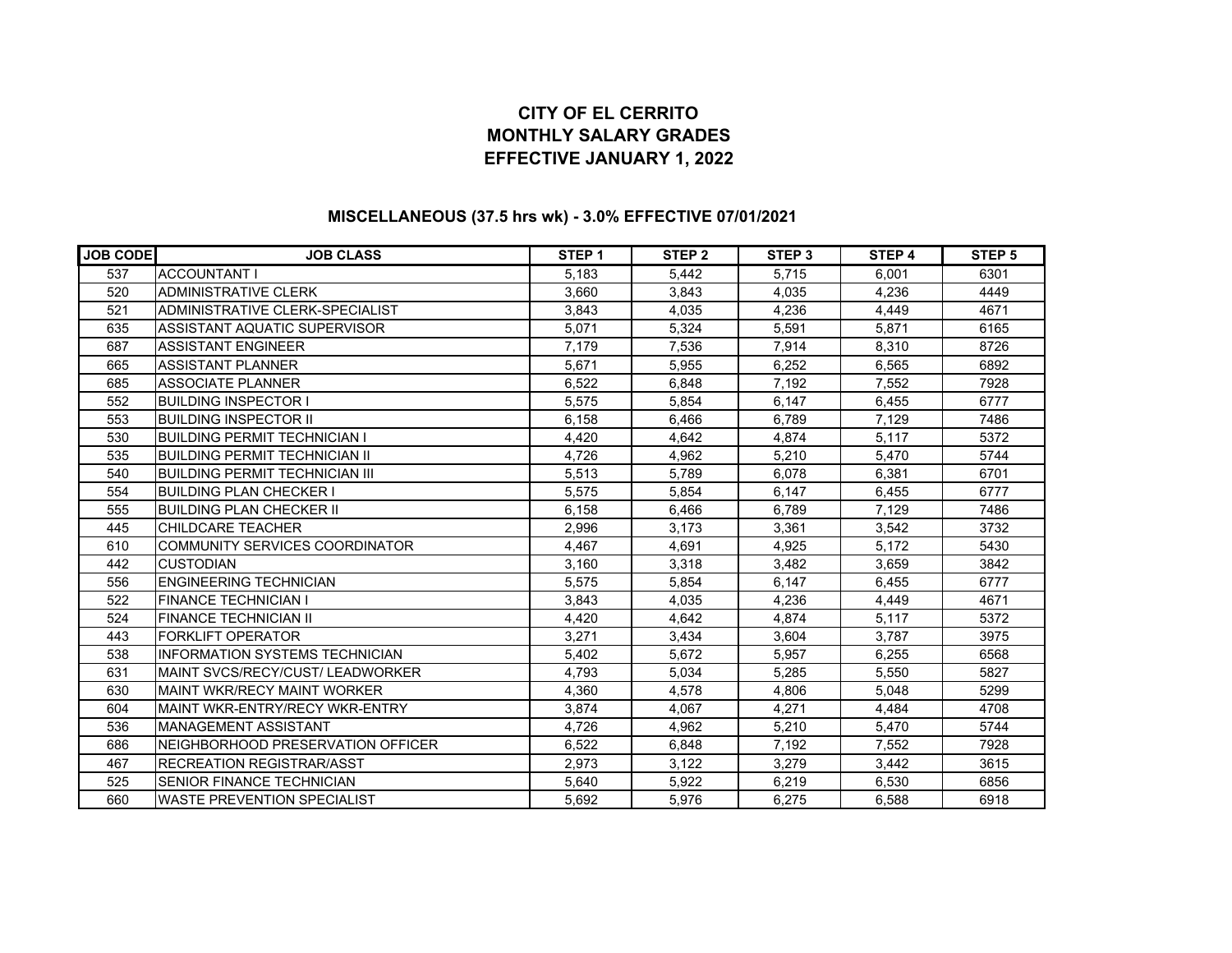## **CITY MANAGER (37.5 hrs wk) - 3% REDUCTION EFFECTIVE 1/10/2021**

| <b>JOB CODE</b> | <b>JOB CLASS</b> | <b>RATE</b><br>EL. |
|-----------------|------------------|--------------------|
| 980             | MANAGER          | .167<br>19.        |

# **MANAGEMENT (37.5 hrs wk) - 3% EFFECTIVE 07/01/2019**

| <b>JOB CODE</b> | <b>JOB CLASS</b>                            | BOTTOM1 | <b>CONTROL PT2</b> | TOP3   |
|-----------------|---------------------------------------------|---------|--------------------|--------|
| 935             | ASSISTANT CITY MANAGER                      | 13,891  | 17,364             | 21,705 |
| 545             | ASSISTANT TO THE CITY MANAGER               | 7.703   | 9,628              | 12.036 |
| 912             | <b>ASSOCIATE ENGINEER</b>                   | 7,878   | 9,848              | 12,310 |
| 926             | <b>BUILDING OFFICIAL</b>                    | 9,793   | 12,242             | 15,302 |
| 551             | <b>CITY CLERK</b>                           | 11,501  | 14,376             | 17,970 |
| 950             | COMMUNITY DEVELOPMENT DIRECTOR              | 12,124  | 15,155             | 18,944 |
| 924             | <b>FINANCE DIRECTOR/CITY TREASURER</b>      | 12,106  | 15,133             | 18,916 |
| 690             | <b>FINANCE SUPERVISOR</b>                   | 7,764   | 9,705              | 12,131 |
| 921             | <b>HUMAN RESOURCES MANAGER</b>              | 10,953  | 13,691             | 17,113 |
| 910             | INFORMATION TECHNOLOGY MANAGER              | 10,953  | 13,691             | 17,113 |
| 550             | <b>MAINTENANCE SERVICES SUPERINTENDENT</b>  | 7,210   | 9,013              | 11,266 |
| 546             | <b>MANAGEMENT ANALYST I</b>                 | 5,960   | 7,450              | 9,312  |
| 547             | <b>MANAGEMENT ANALYST II</b>                | 6,555   | 8,194              | 10,242 |
| 548             | <b>MANAGEMENT ANALYST III</b>               | 7,210   | 9,013              | 11,266 |
| 903             | NETWORK SECURITY ENGINEER                   | 7,498   | 9,372              | 11,715 |
| 916             | OPERATIONS & ENVIRONMENTAL SERVICES MANAGER | 8,757   | 10,947             | 13,684 |
| 915             | <b>PLANNING MANAGER</b>                     | 10,284  | 12,855             | 16,069 |
| 549             | PROGRAM MANAGER                             | 7.210   | 9,013              | 11,266 |
| 948             | PUBLIC WORKS DIRECTOR/CITY ENGINEER         | 12,255  | 15,319             | 19,149 |
| 949             | <b>RECREATION DIRECTOR</b>                  | 12,016  | 15,019             | 18,774 |
| 650             | <b>RECREATION SUPERVISOR</b>                | 7,210   | 9.013              | 11,266 |
| 682             | RECYCLING OPERATIONS SUPERVISOR             | 6,516   | 8,145              | 10,182 |
| 688             | <b>SENIOR ACCOUNTANT</b>                    | 7.210   | 9,013              | 11,266 |
| 914             | <b>SENIOR ENGINEER</b>                      | 9.771   | 12,214             | 15.267 |
| 902             | SENIOR HUMAN RESOURCES ANALYST              | 8,008   | 10,011             | 12,513 |
| 905             | <b>SENIOR PLANNER</b>                       | 7,498   | 9,372              | 11,715 |
| 900             | SENIOR PROGRAM MANAGER                      | 8.008   | 10.011             | 12.513 |

1 Bottom is the equivalent to Step 1

2 Control Pt (Point) is the equivalent to Step 5

3 Top is exceptional performance (between the control point and top)

Advancement beyond the control point shall be reserved for exceptional performance only.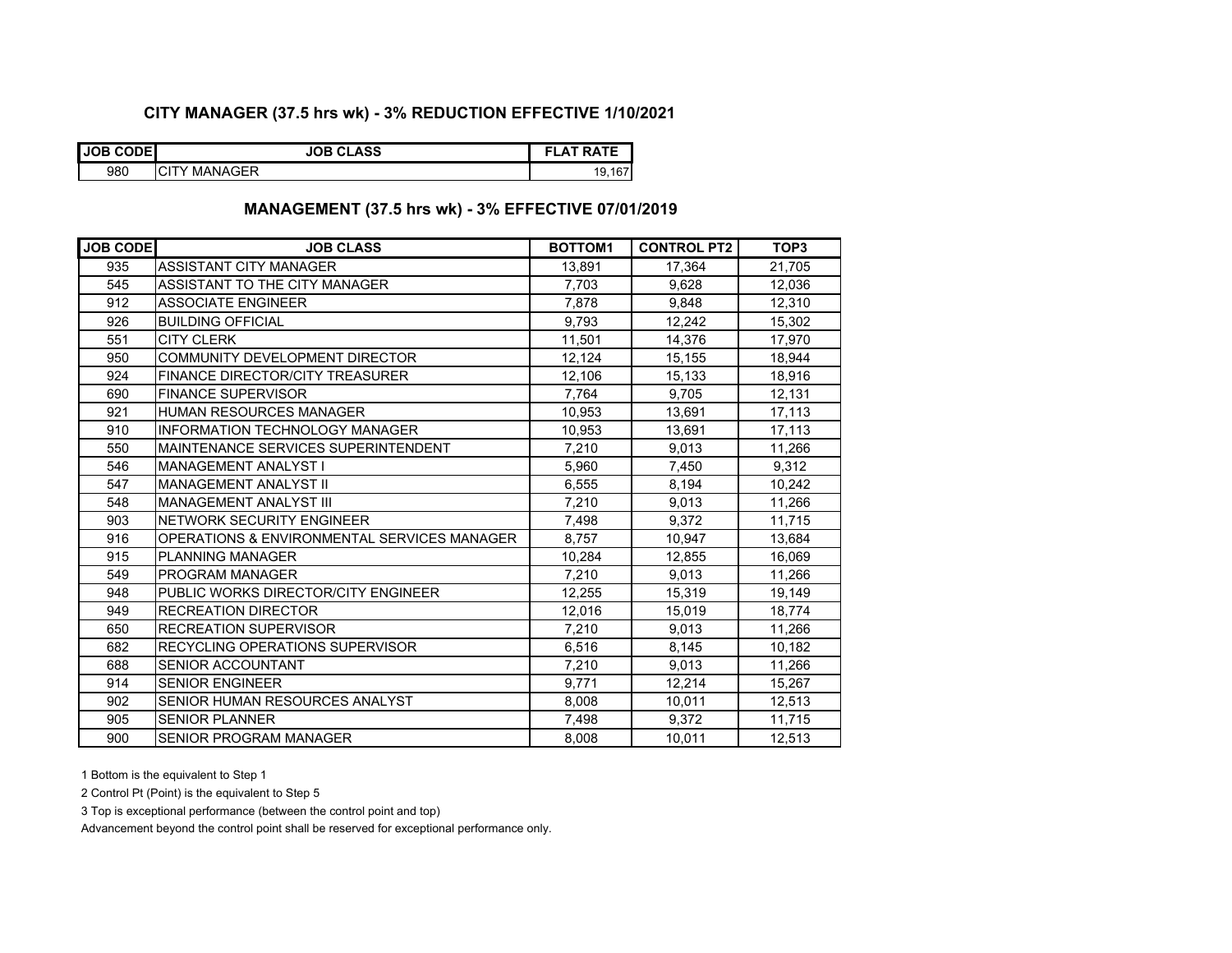#### **CONFIDENTIAL (37.5 hrs wk) - 3% EFFECTIVE 07/1/2021**

| <b>JOB CODE</b> | <b>JOB CLASS</b>                                      | <b>BOTTOM1</b> | <b>CONTROL PT2</b> | TOP3  |
|-----------------|-------------------------------------------------------|----------------|--------------------|-------|
| 543             | <b>IACCOUNTANT II</b>                                 | 6.042          | 7.552              | 9.440 |
| 529             | <b>HUMAN RESOURCES SPECIALIST</b>                     | 5.659          | 7.074              | 8.843 |
| 539             | <b>IINFORMATION TECHNOLOGY SPECIALIST</b>             | 5.960          | 7.450              | 9.312 |
| 716             | <b>IPUBLIC SAFETY EXECUTIVE ASSISTANT (40 hrs wk)</b> | 5.441          | 6.801              | 8.501 |

1 Bottom is the equivalent to Step 1

2 Control Pt (Point) is the equivalent to Step 5

3 Top is exceptional performance (between the control point and top)

Advancement beyond the control point shall be reserved for exceptional performance only.

### **PUBLIC SAFETY MANAGEMENT (40 hrs wk) - 3% EFFECTIVE 7/1/2021**

| <b>JOB CODE</b> | <b>JOB CLASS</b>                 | <b>BOTTOM1</b> | <b>CONTROL PT2</b> | TOP3   |
|-----------------|----------------------------------|----------------|--------------------|--------|
| 930             | BATTALION CHIEF (56 hrs wk)      | 11.584         | 14.481             | 18,101 |
| 947             | BATTALION CHIEF/TRAINING OFFICER | 12.742         | 15.928             | 19.910 |
| 952             | FIRE CHIEF (3.8% - 7/1/2021)     | 15.297         | 19.122             | 23,902 |
| 933             | <b>POLICE CAPTAIN</b>            | 13.447         | 16.809             | 21.011 |
| 951             | POLICE CHIEF (3.8% - 7/1/21)     | 13.597         | 16.996             | 21.245 |
| 931             | <b>POLICE LIEUTENANT</b>         | 12.382         | 15.478             | 19.347 |

1 Bottom is the equivalent to Step 1

2 Control Pt (Point) is the equivalent to Step 5

3 Top is exceptional performance (between the control point and top)

Advancement beyond the control point shall be reserved for exceptional performance only.

## **POLICE (SWORN - 40 hrs wk) - 2% EFFECTIVE 1/1/2022**

| <b>JOB CODEI</b> | <b>JOB CLASS</b>                                  | STEP <sub>1</sub> | STEP <sub>2</sub> | STEP <sub>3</sub> | STEP <sub>4</sub> | STEP <sub>5</sub> |
|------------------|---------------------------------------------------|-------------------|-------------------|-------------------|-------------------|-------------------|
| 841              | <b>IPOLICE CORPORAL</b>                           | 9.029             | 9.449             | 9.892             | 10,359            | 10.846            |
| 842              | <b>IPOLICE CORPORAL/DETECTIVE ASSIGN.</b>         | 9.204             | 9.633             | 10.085            | 10.561            | 11.058            |
| 830              | <b>IPOLICE OFFICER</b>                            | 8.152             | 8.530             | 8.927             | 9.344             | 9.782             |
| 840              | <b>IPOLICE OFFICER - DETECTIVE / MOTOR ASSIGN</b> | 8.559             | 8.956             | 9.373             | 9.812             | 10.271            |
| 860              | <b>IPOLICE SERGEANT</b>                           | 10.338            | 10.823            | 11.335            | 11.873            | 12.436            |
| 861              | <b>IPOLICE SERGEANT/DET/MOTOR/ADMIN ASSIGN.</b>   | 10.855            | 11.365            | 11.902            | 12.466            | 13.058            |